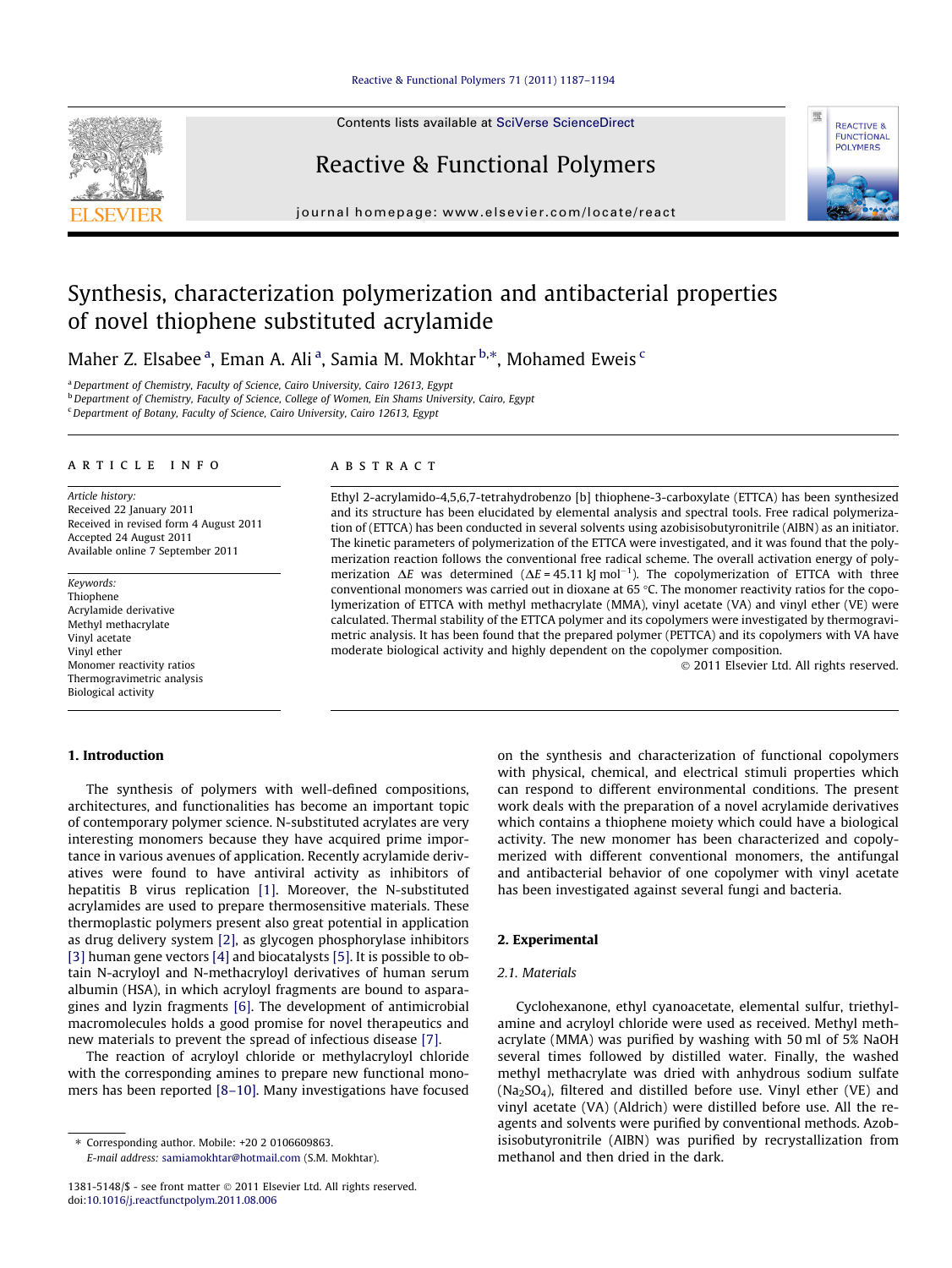### 2.2. Monomer synthesis

# 2.2.1. Preparation of ethyl 2-amino-4,5,6,7-tetrahydrobenzo [b] thiophene-3-carboxylate

A mixture of 39.2 g (0.4 mol) of cyclohexanone, 45.2 g (0.4 mol) ethylcyano acetate, 12.8 g (0.4 mol) elemental sulfur and 40.4 g (0.4 mol) triethylamine was refluxed in absolute ethanol for two hours. The reaction mixture was poured into cold water. The solid product was filtrated and recrystallized from ethanol. The yield was 80%, and the golden crystals with melting point 112 °C were collected (Scheme 1).

Elemental analyses  $(\%)$  were: found (theoretical),  $C = 58.66$  $(58.64)\%$ ,  $H = 6.97$   $(6.71)\%$ ,  $N = 6.17$   $(6.22)\%$  and  $S = 14.15$   $(14.23)\%$ .

# 2.2.2. Preparation of ethyl 2-amino-4,5,6,7-tetrahydrobenzo [b] thiophene-3-carboxylate acrylamide (ETTCA)

24.7 g (0.1 mol) ethyl 2-amino-4,5,6,7 tetrahydrobenzo thiophene-3-carboxylate was dissolved in diethyl ether, and in the same solvent acryloyl chloride 9.05 g (0.1 mol) was added drop wise. The mixture was maintained at low temperature 4  $^\circ\textsf{C}$  using an ice bath and stirred for 5–7 h. The resulting product was poured into water, stirred and washed with diethyl ether, then dried at room temperature. The yield was 70%, and the pale brown crystals melting point was 115 °C. Scheme 2 describes the synthesis of ETT-CA monomer.

Elemental analysis: found (theoretical)  $C = 59.34$  (60.19)%,  $H = 6.44$  (6.13)%  $N = 5.06$  (5.01)% and  $S = 11.09$  (11.48)%.

#### 2.3. Homopolymerization and copolymerization

Radical solution polymerization of ETTCA was carried out in sealed glass tubes with the proper solvent (tetrahydrofurane THF or 1,4-dioxane) and initiator AIBN at 65 °C. The polymerizations were homogeneous in all cases.

Copolymerization of ETTCA with MMA, VA and VE was carried out following the above procedure. The composition of the copolymers was determined by elemental analysis.



Scheme 2. Preparation of Ethyl 2-acrylamido-4,5,6,7-tetrahydrobenzo [b] thiophene-3-carboxylate (ETTCA).

## 2.4. Thermal analysis, NMR, FTIR

Thermogravimetric analysis TGA studies were performed on a Shimadzu TGA-50H instrument. Typically 7–10 mg samples were heated at a rate of 10.0  $\degree$ C/min in nitrogen atmosphere. FTIR infrared measurement was obtained using a Perkin–Elmer 398 FTIR spectrophotometer between 400 and 4000  $\text{cm}^{-1}$ . <sup>1</sup>H NMR spectra of the samples were obtained on a Bruker AC-400 at 20  $^{\circ}$ C in CDCl<sub>3</sub> solution.

#### 2.5. Molecular weight determination

The viscosity measurements were carried out using an Ubbelohde viscometer suspended level dilution viscometer. Dioxane



ethyl 2-amino-4,5,6,7-tetrahydrobenzo [b] thiophene-3-carboxylate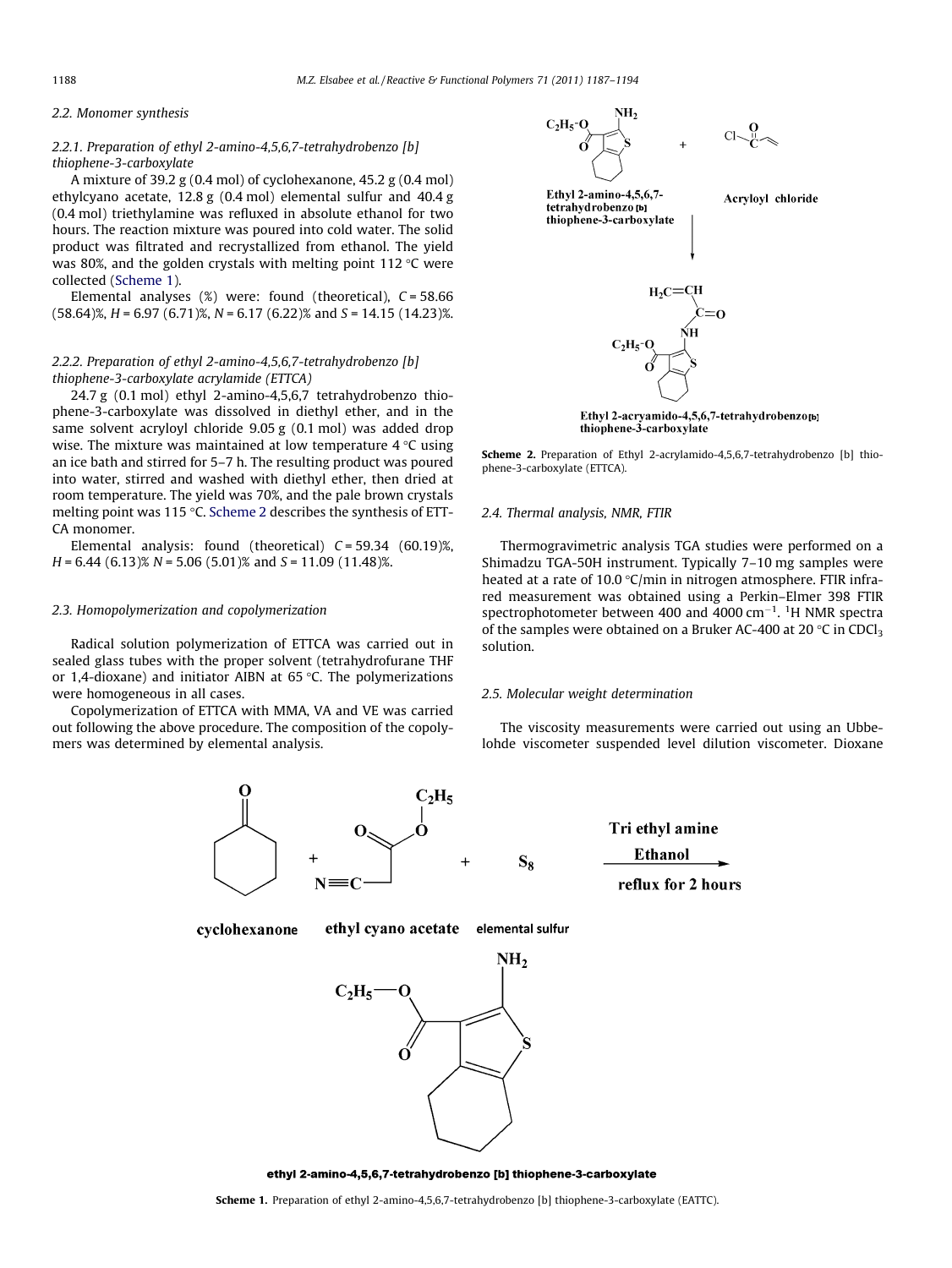<span id="page-2-0"></span>

Fig. 1. FTIR spectra for the monomer ETTCA and of its polymer.

was used as solvent with a flow time of 121 s at 25 °C. Gel permeation chromatography (GPC) of the samples was performed using 1100 Aligant instrument equipped with organic GPC–SEC start up kits with a flow rate of 1 ml/min, THF as mobile phase, maximum pressure 150 bar, minimum pressure 5 bar, injection volume 20 µl and column temperature thermostat 25  $\degree$ C. The eluent was monitored with a refractive index detector of optical unit temperature 25 -C and peak width 0.1 min. Polymer concentration was 0.1 wt.%.

# 2.6. Antimicrobial activity

#### 2.6.1. Sources and cultures of microorganisms

Different microorganisms including Gram positive and Gram negative bacteria, yeasts and fungi were kindly provided by the Microbial center, Ain-Shams University, Faculty of Agricultural, Egypt (CAIM, Cairo Mircen) and from the Bacteriological Department Laboratory of National Organization for Drug Control and Research (NODCAR), Egypt. These involved Bacillus subtilis (CAIM- 1007) BS, Staphylococcus aureus (CAIM-1352) SA, and Micrococcus luteus (CAIM-1246) ML, from Gram positive bacteria; Escherichia coli (CAIM-1357) EC, Pseudomonas aeruginosae, Shigella spp. (NMRO), Salmonella typhimurium (CAIM-1350) ST, and Klebsiella pneumoniae KP from Gram negative bacteria; Saccharomyces cerevisiae (CAIM-14) SC, Candida albicans (CAIM-22) CA, Candida tropicalis CT, Candida parapsilosis CP and Candida nonalbicans CN from Yeasts, Fusarium oxysporum (CAIM-123) FO, Aspergillus niger (CAIM-147) AN, and Aspergillus flavus (CAIM-127) AF, from filamentous fungi.

The cultures were maintained on slants of appropriate medium, where the bacteria was kept on slants of nutrient agar medium, yeast was kept on slants of Sabouraud's dextrose medium and fungi was kept on slants of Czapek-dox agar medium.

#### 2.6.2. Antimicrobial assays

In preliminary tests, the antibacterial and antifungal activities of the compounds were assayed by the paper disc diffusion technique, Betina and Micekov [\[11\].](#page-7-0)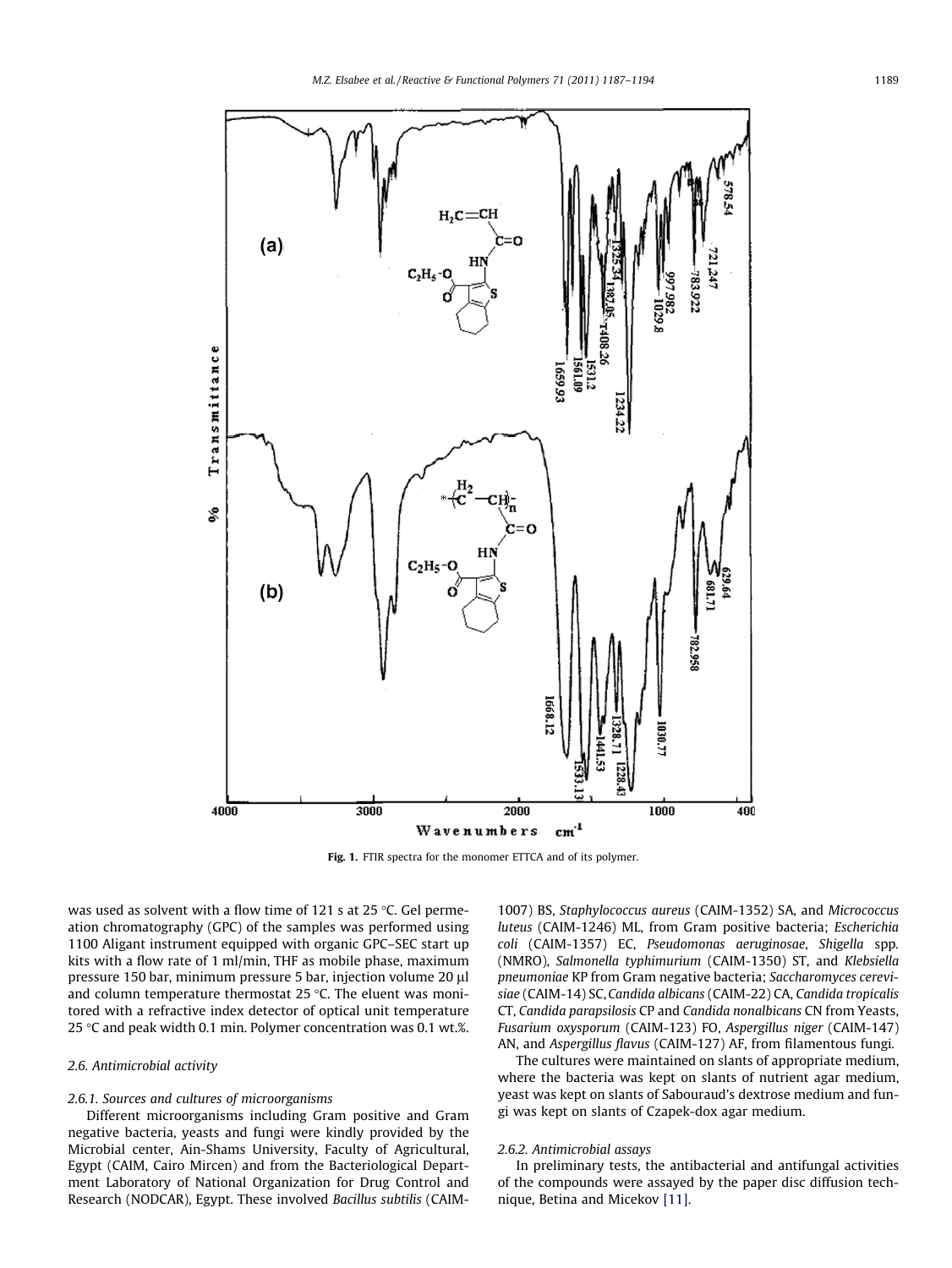

Fig. 2.  $1H$  NMR spectra for the monomer ETTCA and of its polymer.

# 2.6.3. Minimum inhibition concentration (MICS)

The minimum inhibition concentrations (MICS) of the samples upon the tested fungal and bacterial species were determined by the dilution method described by Nair et al. [\[12\]](#page-7-0). The detailed description of the antibacterial assays can be found in Ref. [\[13\].](#page-7-0)

#### 2.6.4. Statistics

The experiments were conducted in three to five replicates and the results obtained were treated statistically with an analysis of variance and the significance was expressed at L.S.D. 5% and 1%.

#### 3. Results and discussion

#### 3.1. Monomer synthesis

A novel acrylamide monomer ETTCA has been synthesized, the structure of the new monomer was confirmed by elemental and spectral analyses. [Figs. 1](#page-2-0) and 2 show the FTIR and <sup>1</sup>H NMR spectra of the monomer and its polymer respectively.

#### 3.2. Homopolymerization

ETTCA was polymerized in 1,4-dioxane and THF. The FTIR spectra of the prepared polymer shows the disappearance of bands at 1531–1561  $cm^{-1}$  which are due to the (C=C stretching), which confirms the polymerization of ETTCA. The FTIR spectra of both the monomer and polymer [\(Fig. 1\)](#page-2-0) show sharp peaks at 1660 and 1680  $\text{cm}^{-1}$ , due to the presence of many C=O groups (the acrylamide and the ester carbonyl groups). N-H stretching appears at around 3400  $\rm cm^{-1}$  in monomer and polymer spectra (O—H stretching vibration from traces of water could also contribute to this wide band). A similar observation can be found in the <sup>1</sup>H NMR spectrum of the monomer and its homopolymer, since the band due to the ethylenic double bond at around 6.8 ppm has disappeared in the polymer spectrum (Fig. 2).

#### 3.3. Kinetics of polymerization of ETTCA

3.3.1. Effect of monomer and initiator concentration on the rate of polymerization of ETTCA

The polymerization rate was determined using calibrated dilatometers with a bulb of (3–5 ml in capacity) and calibrated capillary tube ended with ground joint stoppers. The dilatometer contains the required amount of monomer and initiator dissolving in the appropriate amount of solvent was placed in ultrathermostat. The decrease in the meniscus of the capillary  $(\Delta h)$  was monitored every 5 min and plotted against time. The rate was usually followed in the early stages of polymerization and the rate was always a straight line. The temperature was regulated to  $(\pm 0.1 \degree C)$ . The extent of polymerization is proportional to the decrease in volume of the polymerization medium with time. The conversion– time curves for the polymerization of ETTCA in THF at 65  $\degree$ C for different monomer concentration were measured at constant initiator concentration [AIBN] of 8.1  $\times$  10<sup>-4</sup> M. From the slopes of conversion–time curves the rate of polymerization log  $R_p$  was calculated and its logarithm was plotted versus the logarithm of the monomer concentration log [M]. A straight line is obtained with a slope equals to the order of reaction regarding the monomer concentration and equals 0.86. In a similar way at constant monomer concentration, the order of initiator concentration was obtained 0.67. Consequently, the polymerization rate equation is  $R_p = k[M]^{0.86}$  $[II]^{0.67}$ . These values indicate that the polymerization followed the conventional free radical mechanism with bimolecular termination [\[14\]](#page-7-0).

# 3.3.2. Effect of temperature on the polymerization of ETTCA

The effect of temperature on the polymerization process usually entails the determination of activation energy of polymerization  $\Delta E$ . The activation energy is determined by the well known Arrhenius equation:

$$
k = Ae^{\left(\frac{-\Delta E}{RT}\right)}\tag{1}
$$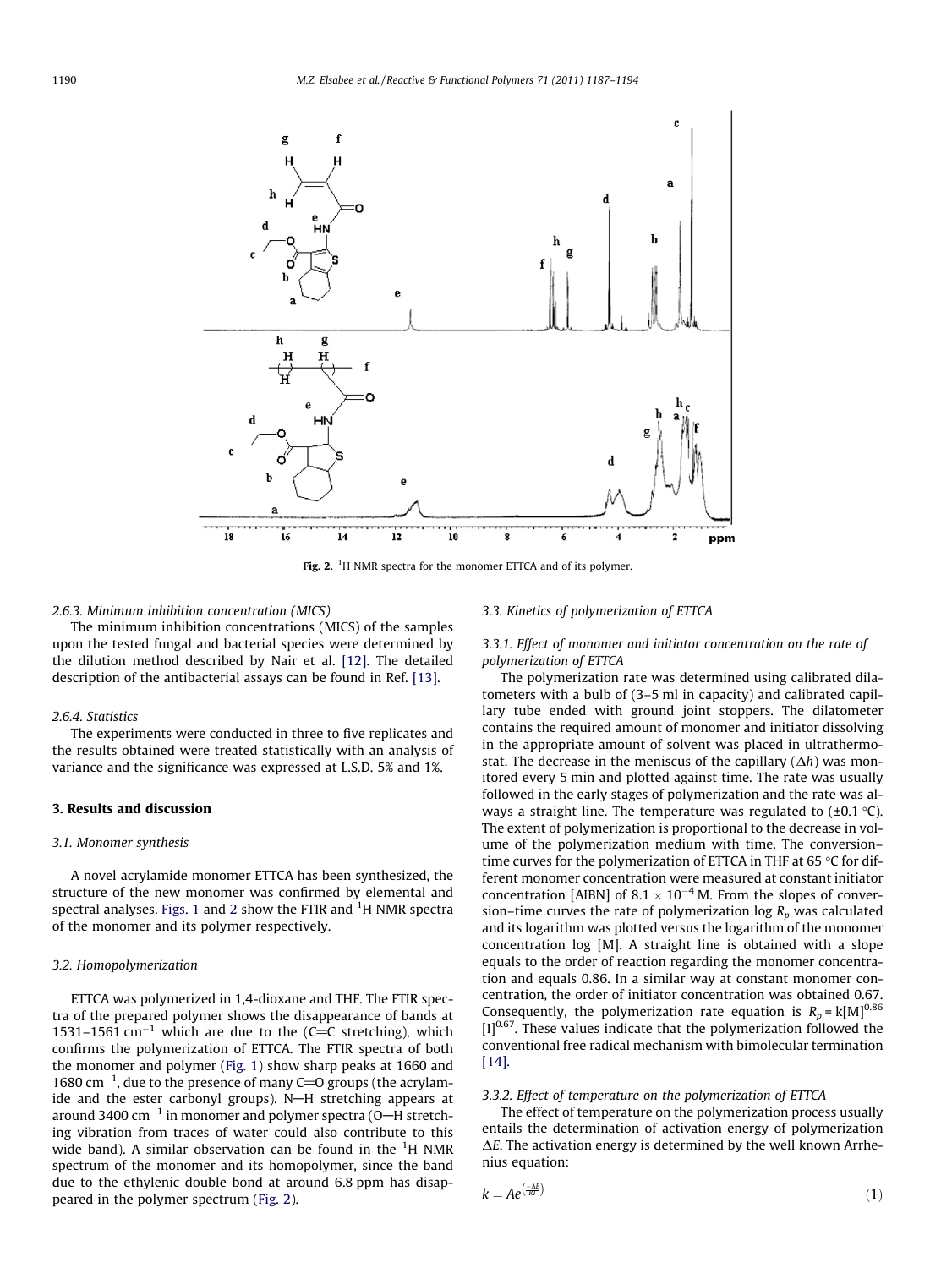

Fig. 3. The relation between the volume contraction  $\Delta V$  of ETTCA polymerization and time in different solvents [ETTCA] = 0.2 M [AIBN] = 8.1  $\times$  10<sup>-4</sup> M and at 65 °C.

where k is the rate constant of a chemical reaction, A is the collision frequency factor,  $\Delta E$  is the activation energy of the particular process, and T is the absolute temperature. Here  $\Delta E$  of polymerization is composed of the following terms [\[15\]:](#page-7-0)

$$
\Delta E = E_p - \frac{1}{2} (E_d - E_t) \tag{2}
$$

Polymerization was performed in THF with constant monomer and initiator concentration [ETTCA] = 0.4 M and [AIBN] = 8.14  $\times$  $10^{-4}$  M at 65 °C, 60 °C, 55 °C and 50 °C.

By plotting log  $R_p$  (which is proportional to k, the rate constant in this particular case) versus the reciprocal of the absolute temperature, a straight line is obtained with a slope equals to  $\frac{-\Delta E}{2.03R}$  , where  *is the universal gas constant. From the slopes of the lines* obtained from the relation between the volume contraction  $\Delta V$ and time for different temperatures of ETTCA, polymerization  $R_p$ was determined. The overall activation energy ( $\Delta E$ ) of the polymerization was calculated from the relation between log  $R_p$  and  $1/T$  and was found to be equal to 45.11 kJ mol<sup>-1</sup>. This value was found in the range in most cases of free radical polymerization [\[16\].](#page-7-0)

#### 3.3.3. Effect of solvent on the polymerization of ETTCA

The polymerization behavior in different solvents has been investigated with this new monomer as well, and Fig. 3 shows the conversion–time curves for the polymerization of ETTCA in different solvents, THF, dioxane and DMF, at 65 °C at constant monomer concentration equals to 0.2 mol  $\mathsf{L}^{-1}$ and at constant initiator concentration [AIBN] of 8.1  $\times$  10 $^{-4}$  M. From the slope of the lines in Fig. 3, it has been found that the rate of polymerization follows the order THF  $(R_p$  = 2.54  $\times$  10<sup>-4</sup> mol L<sup>-1</sup> s<sup>-1</sup>) > Dioxane (R<sub>p</sub> = 1.25  $\times$  10<sup>-4</sup> mol L<sup>-1</sup> s<sup>-1</sup>) > DMF ( $R_p$  = 1.08  $\times$  10<sup>-4</sup> mol L<sup>-1</sup> s<sup>-1</sup>). The high  $R_p$  value in THF could be due to favorable physical interaction with THF.

### 3.4. Copolymerization

The measured intrinsic viscosity for PETTCA was  $[\eta] = 2.8$  dl/g. This tendency was similar to those for polymaleimides reported previously to have relatively low molecular weights [\[17–19\].](#page-7-0) The presence of bulky side group is probably behind the lowering of molecular weight of this homopolymer. Therefore, the introduction of a new monomer in the polymer chain may reduce the high



Fig. 4. Copolymer composition curves for the three systems ETTCA with VA, MMA and VE.

Table 1

Reactivity ratio of ETTCA with the three monomers (VA, MMA and VE) using free radical solution polymerization by AIBN at 65  $^{\circ}$ C.

| Method                     | Co monomer     |                |                |  |  |
|----------------------------|----------------|----------------|----------------|--|--|
|                            | VA             | <b>MMA</b>     | VE.            |  |  |
| r1<br>$K-T$<br><b>NLLS</b> | 1.006<br>1.07  | 0.699<br>0.706 | 1.093<br>1.08  |  |  |
| r2<br>$K-T$<br><b>NLLS</b> | 0.399<br>0.400 | 1.042<br>1.03  | 0.875<br>0.835 |  |  |

chain transfer to the thiophene moiety and consequently copolymerization may lead to higher molecular weight compounds. From this point of view, the copolymerization of ETTCA with three conventional vinyl monomers was investigated.

The ETTCA monomer was copolymerized with three of commercial importance, methyl methacrylate (MMA), vinyl ether (VE) and vinyl acetate (VA). The copolymerization of ETTCA with VA, VE and MMA was confirmed by  $1H$  NMR spectra. The appearance of the peak of acetoxy proton [\[20\]](#page-7-0) at 2.1–2.3 ppm, gives an indication of the participation of VA in the copolymer. ETTCA copolymerization with VE indicated the appearance of a band at 3.82 ppm corresponding to  $(O=CH<sub>2</sub>)$ . ETTCA and MMA copolymers are characterized by sharp peak at 3.76 ppm corresponding to the (CH3) proton in MMA. Fig. 4 illustrates the composition curves for all the copolymer systems.

#### 3.5. Calculation of the reactivity ratios of the monomers

The reactivity ratios of the ETTCA have been calculated using Kelen–Tüdos (K–T) [\[21\]](#page-7-0) and non-linear least square methods. The Fineman–Ross [\[22\]](#page-7-0) method is used for preliminary estimation of the reactivity ratios. A non-linear least square method was used to calculate the reactivity ratios starting from the values obtained from the Fineman–Ross method (the commercial sigma-plot program was used for this purpose). The values of the reactivity ratios of the investigated systems are depicted in Table 1. These values of  $r_1$  and  $r_2$  were used to construct theoretical curves in the copolymer composition diagram in Fig. 4. The data shows that the values of the reactivity ratios obtained by linear K–T method are in agreement with those calculated with non-linear least square method. As evidenced from the values, random copolymerization is realized in ETTCA with the three monomers.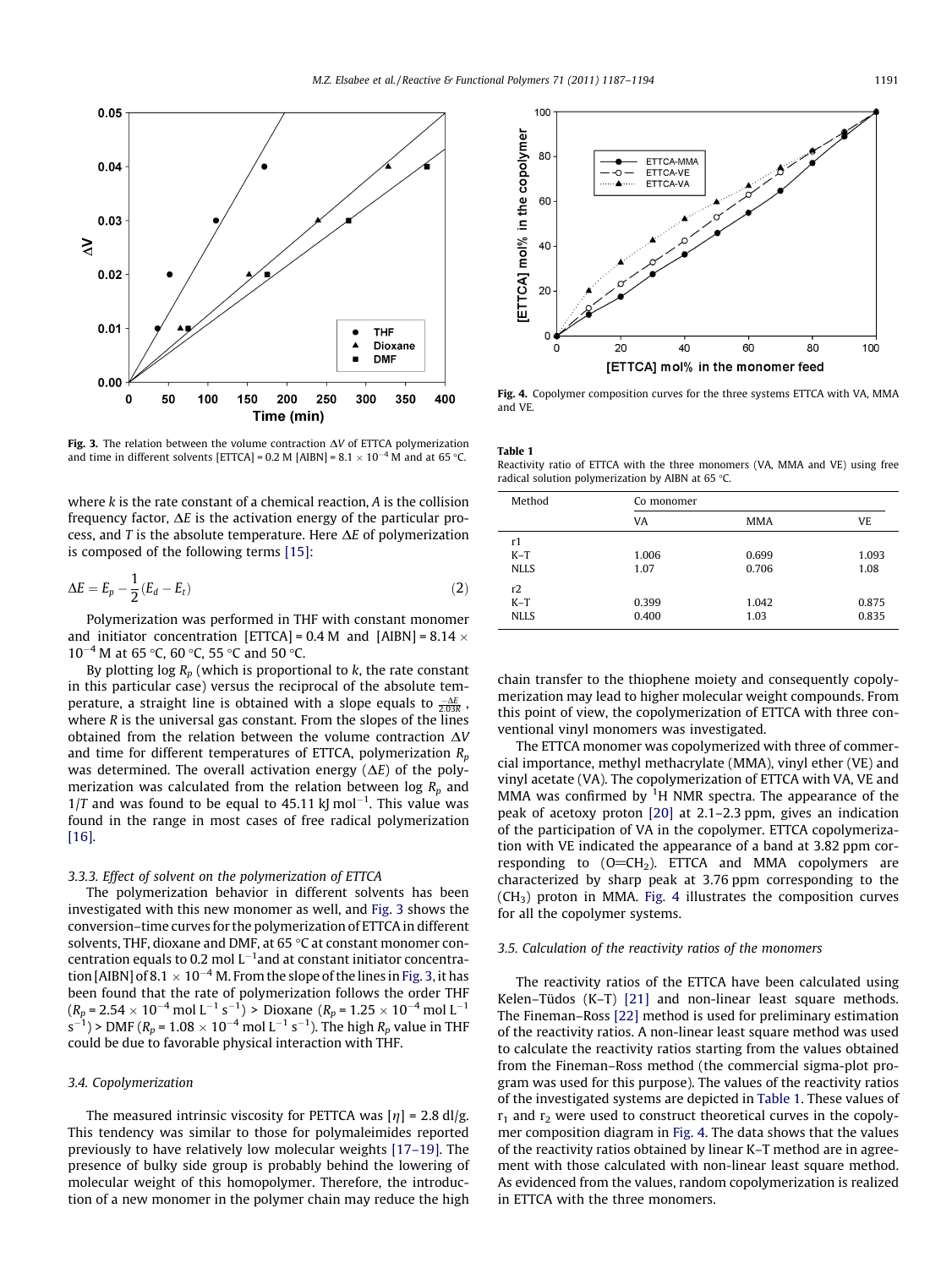<span id="page-5-0"></span>

Fig. 5. Thermogravimetric analysis of ETTCA–VA, ETTCA–VE and ETTCA–MMA copolymers.

#### 3.6. Characterization of the polymers and the copolymers

# 3.6.1. Thermal stability

Thermogravimetric analysis TGA data of PETTCA and its copolymers with VE and MMA are presented in Figs. 5 and 6. The TGA thermograms show that the decomposition of PETTCA takes place around 310 °C. The weight loss is 11.2 and 80.41–80.16% at 310 °C and 600 °C, respectively. It was therefore, important to investigate the effect of introducing some units of VA, VE and MMA. The investigation here is not very intensive, but it shows that the ETT-CA–MMA copolymer decomposition starts at 325 °C and the contribution of MMA in the copolymer increases thermal stability to get T $_{\rm max}$  = 357.4 °C. The PETTCA is higher than the thermal stability of the ETTCA–VA copolymer because thermal stability of PVA tends to be low. The activation energy ( $\Delta E$ , kJ mol $^{-1}$ ) for the major degradation step was computed using the Dharwadkar and Kharkhanavala equation: [\[23\]](#page-7-0)

$$
\ln[-\ln(1-\alpha)] = \left(\frac{\Delta E}{RT_i^2}\right)\left(\frac{100}{T_f - T_i}\right)\theta + C\tag{3}
$$

where  $\alpha$  is the fraction of the polymer degraded at temperature T under consideration



Fig. 6. Differential thermogravimetric analysis (DTGA) of ETTCA–VA, ETTCA–VE and ETTCA–MMA copolymers.

#### Table 2

Energy of activation and degradation temperature range for the major degradation of PETTCA, copolymers and molecular weights of PETTCA and copolymers.

| Sample        | Major degradation<br>temp $(^{\circ}C)$ | $\Delta$ Ea (kJ mol <sup>-1</sup> ) | $M_n, M_w \times 10^3$ | D.I. |
|---------------|-----------------------------------------|-------------------------------------|------------------------|------|
| <b>PETTCA</b> | $310 - 440$                             | 28.47                               | 3.64 8.00              | 2.2  |
| ETTCA/VE      | $310 - 430$                             | 23.46                               | 2.15 5.55              | 2.6  |
| ETTCA/MMA     | $325 - 410$                             | 51.15                               | 5.38 36.2              | 6.7  |
| ETTCA/VA      | $300 - 450$                             | 27.47                               | 3.578.86               | 2.4  |

D.I. polydispersity index.



Fig. 7. Inhibition zone values versus copolymers composition of ETTCA–VA for 3 G+ve and 5 G-ve bacteria (antibacterial behavior): Bacillus subtilis BS, Staphylococcus aureus SA, and Micrococcus luteus ML, from Gram positive bacteria; Escherichia coli EC, Pseudomonas aeruginosae PA, Shigella spp. SS, Salmonella typhimurium ST, and Klebsiella pneumoniae KP from Gram negative bacteria.



Fig. 8. Inhibition zone values versus copolymers composition of ETTCA–VA for eight fungi (antifungal behavior) FO = Fusariam oxysporum, AN = Aspergillus niger, AF = Aspergillus flavus, SC = Sacchromyces cerivisiae, CA = Candida albicans, CT = Candida tropicalis,  $CN =$ Candida non-albicans,  $CP =$ Candida parapsilosis.

$$
\alpha = \frac{m_s - m_f}{m_s - m_f} \tag{4}
$$

where  $m_s$ ,  $m_t$ ,  $m_f$  are the initial, actual and final mass of the sample, respectively; E is the energy of activation; R is the gas constant;  $T_i$  is the temperature of inception of the reaction;  $T_f$  is the temperature of completion of the reaction;

$$
\theta = T - T_s \tag{5}
$$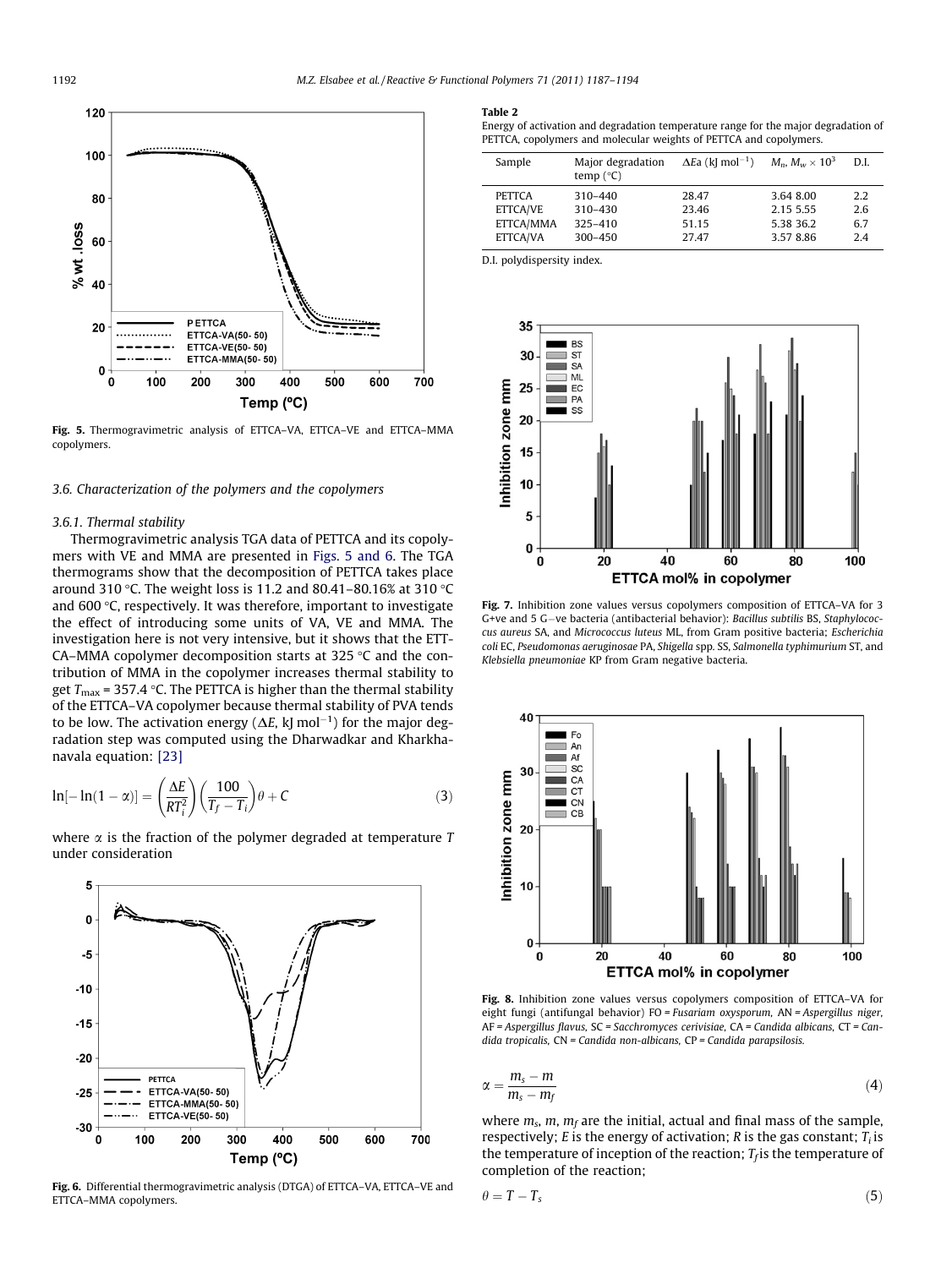| Table 3                                                                                   |  |  |
|-------------------------------------------------------------------------------------------|--|--|
| Minimum inhibitory concentration of PETTCA and (ETTCA–VA) copolymers for different fungi. |  |  |

| % of<br>Compound<br><b>ETTCA</b> |          | Tested organisms used |                      |                       |                             |                     |                       |                          |                         |
|----------------------------------|----------|-----------------------|----------------------|-----------------------|-----------------------------|---------------------|-----------------------|--------------------------|-------------------------|
|                                  |          | Fusarium<br>oxysporum | Aspergillus<br>niger | Aspergillus<br>flavus | Saccharomyces<br>cerevisiae | Candida<br>albicans | Candida<br>tropicalis | Candida non-<br>albicans | Candida<br>parapsilosis |
| <b>PETTCA</b>                    | 100      | 100                   | 100                  | 100                   | 100                         | 250                 | 250                   | 250                      | 250                     |
| ETTCA/VA                         | 80(82.4) | 0.75                  | 0.75                 | 0.75                  | 0.75                        | 5.0                 | 5.0                   | 5.0                      | 5.0                     |
| ETTCA/VA                         | 70(75.6) |                       |                      |                       |                             | 10                  | 10                    | 10                       | 10                      |
| ETTCA/VA                         | 60(69.7) | 25                    | 25                   | 25                    | 25                          | 75                  | 75                    | 75                       | 75                      |
| ETTCA/VA                         | 50(64.3) | 10                    | 10                   | 10                    | 10                          | 100                 | 100                   | 100                      | 100                     |
| ETTCA/VA                         | 20(48.3) | 75                    | 75                   | 75                    | 75                          | 50                  | 50                    | 50                       | 50                      |
| LSD                              |          |                       |                      |                       |                             |                     |                       |                          |                         |
| 5%                               |          | 3.41                  | 3.91                 | 3.93                  | 4.42                        | 4.91                | 5.61                  | 5.81                     | 5.91                    |
| 1%                               |          | 7.60                  | 8.42                 | 9.52                  | 10.56                       | 11.80               | 12.43                 | 14.10                    | 15.20                   |
|                                  |          |                       |                      |                       |                             |                     |                       |                          |                         |

The data between brackets are the actual molar ratios of ETTCA in the copolymer composition. Each measurement is an average of three experiments.

| Table 4                                                                                    |  |  |
|--------------------------------------------------------------------------------------------|--|--|
| Minimum inhibitory concentration of PETTCA and (ETTCA/VA) copolymers for several bacteria. |  |  |

| Compound      | % of<br><b>ETTCA</b> | Tested organisms used                  |                                        |                                  |                                  |                                                 |                                         |                               |                                       |
|---------------|----------------------|----------------------------------------|----------------------------------------|----------------------------------|----------------------------------|-------------------------------------------------|-----------------------------------------|-------------------------------|---------------------------------------|
|               |                      | <b>Bacillus</b><br>subtilis<br>(Gm+ve) | Salmonella<br>typhimurium<br>$(Gm-ve)$ | Staphylococcus<br>aureus (Gm+ve) | Micrococcus<br>luteus<br>(Gm+ve) | Escherichia<br>$\text{coli}$ ( $\text{Gm-ve}$ ) | Pseudomonas<br>aeruginosae<br>$(Gm-ve)$ | Shigella<br>spp.<br>$(Gm-ve)$ | Klebsiella<br>pneumoniae<br>$(Gm-ve)$ |
| <b>PETTCA</b> | 100                  | 450                                    | 225                                    | 225                              | 225                              | 225                                             | 450                                     | 225                           | 225                                   |
| ETTCA/VA      | 80(82.4)             | 7.5                                    | 7.5                                    | 5                                | 5                                | 5                                               | 7.5                                     | 7.5                           | 7.5                                   |
| ETTCA/VA      | 70(75.6)             | 10                                     | 10                                     | 10                               | 10                               |                                                 | 10                                      |                               |                                       |
| ETTCA/VA      | 60(70)               | 12.5                                   | 15                                     | 15                               | 12.5                             | 12.5                                            | 15                                      | 15                            | 12.5                                  |
| ETTCA/VA      | 50(65)               | 225                                    | 100                                    | 100                              | 100                              | 10                                              | 10                                      | 10                            | 100                                   |
| ETTCA/VA      | 20(48)               | 250                                    | 150                                    | 150                              | 150                              | 100                                             | 100                                     | 100                           | 200                                   |
| <b>LSD</b>    |                      |                                        |                                        |                                  |                                  |                                                 |                                         |                               |                                       |
| 5%            |                      | 4.80                                   | 5.21                                   | 5.91                             | 6.91                             | 6.92                                            | 7.93                                    | 8.6                           | 8.4                                   |
| 1%            |                      | 10.10                                  | 10.6                                   | 12.81                            | 14.4                             | 17.8                                            | 18.9                                    | 18.4                          | 15.9                                  |

The data between brackets are the actual molar ratios of ETTCA in the copolymer composition.

Each measurement is an average of three experiments.

Table 4

where  $T<sub>s</sub>$  is the temperature at the point of inflection in the TGA curve; C, constant. By plotting  $\ln\left[-/\ln\left(1-\alpha\right)\right]$  versus  $\theta$  a straight line results, from the slope,  $(\frac{\Delta E}{RT_1^2})(\frac{100}{T_f-T_i}),$  E can be calculated. [Table](#page-5-0) [2](#page-5-0) contains the activation energy values for degradation of PETTCA and its copolymers with VA, VE and MMA, it also contains values of  $M_n$ ,  $M_w$  and D.I. (polydispersity index of the homo and copolymers). The degradation of PETTCA needs high activation energy of 28.47 kJ mol $^{-1}$ , which is slightly greater than the activation energy for degradation of ETTCA–VA and ETTCA–VE copolymers. However, the activation energy of degradation of ETTCA–MMA copolymer is greater than PETTCA. The molecular weight of the latter copolymer ETTCA/MMA as shown in [Table 2](#page-5-0) is slightly higher than the other copolymers. However, the differences in molecular weight are quite small and could not reflect much on the thermal behavior of these polymers. The contribution of both ETTCA and MMA increase the thermal stability as has been shown before.

#### 3.7. 7 Biological activity of the PETTCA and some of its copolymers

The presence of sulfur in a molecule is usually accompanied by increased antibacterial activity, as an example the introduction of a thiourea into chitosan increased its antibacterial activity by 60 times [\[24\]](#page-7-0). The thiophene moiety in the prepared monomer could offer a reasonable base to expect a biological activity for the prepared polymer or its copolymer. Several Gram positive and Gram negative bacteria have been selected to test the biological activity of the vinyl acetate/ETTCA copolymers. Vinyl acetate is suitable monomer since its polymer can be converted easily to the biocompatible polyvinyl alcohol. Although, polyvinyl acetate, as such is not known to have any antibacterial properties however its copolymer were found to biologically active. Systematic studies of the homopolymer together with some selected copolymers were done. The inhibition zones reflecting the antibacterial and antifungal activity for each species are shown in [Figs. 7 and 8,](#page-5-0) respectively. Tables 3 and 4 contain the data of the minimum inhibitory concentration MIC (mg/l) of the homopolymer as well as its copolymers with VA on the tested bacteria and fungi respectively. These data contain common features. It seems that the ETTCA homopolymer has low antibacterial properties however this activity increases in the copolymers with VA reaching a maximum at an average content of ETTCA around 70–85% then it declines to a minimum for the homopolymer poly ETTCA. The minimum inhibitory concentration of PETTCA is about 450  $\mu$ g against B. subtilis declines to just 7.5  $\mu$ g for copolymer with ca 82 mol% ETTCA. In the same manner the MIC for poly ETTCA is about 100 µg against F. oxysporum but reaches only 0.75 µg for the copolymer with 82.4% ETTCA. The same behavior can be seen for E. coli and the rest of tested bacteria and fungi in (Tables 3 and 4). [Figs. 7 and 8](#page-5-0) show similar results where the maximum inhibition zone for both bacteria and fungi is valued around the 80% ETTCA value in the copolymers. This is a remarkable behavior for the copolymers and could be due to the sequence distribution of the thiophene side groups along the copolymer backbone. At present no plausible explanation is evident.

# 4. Conclusion

New acrylamide monomer containing a thiophene side group has been synthesized and its structure was confirmed by elemental analysis and FTIR and NMR spectroscopy. The rate equation for the polymerization of this monomer indicated a conventional free